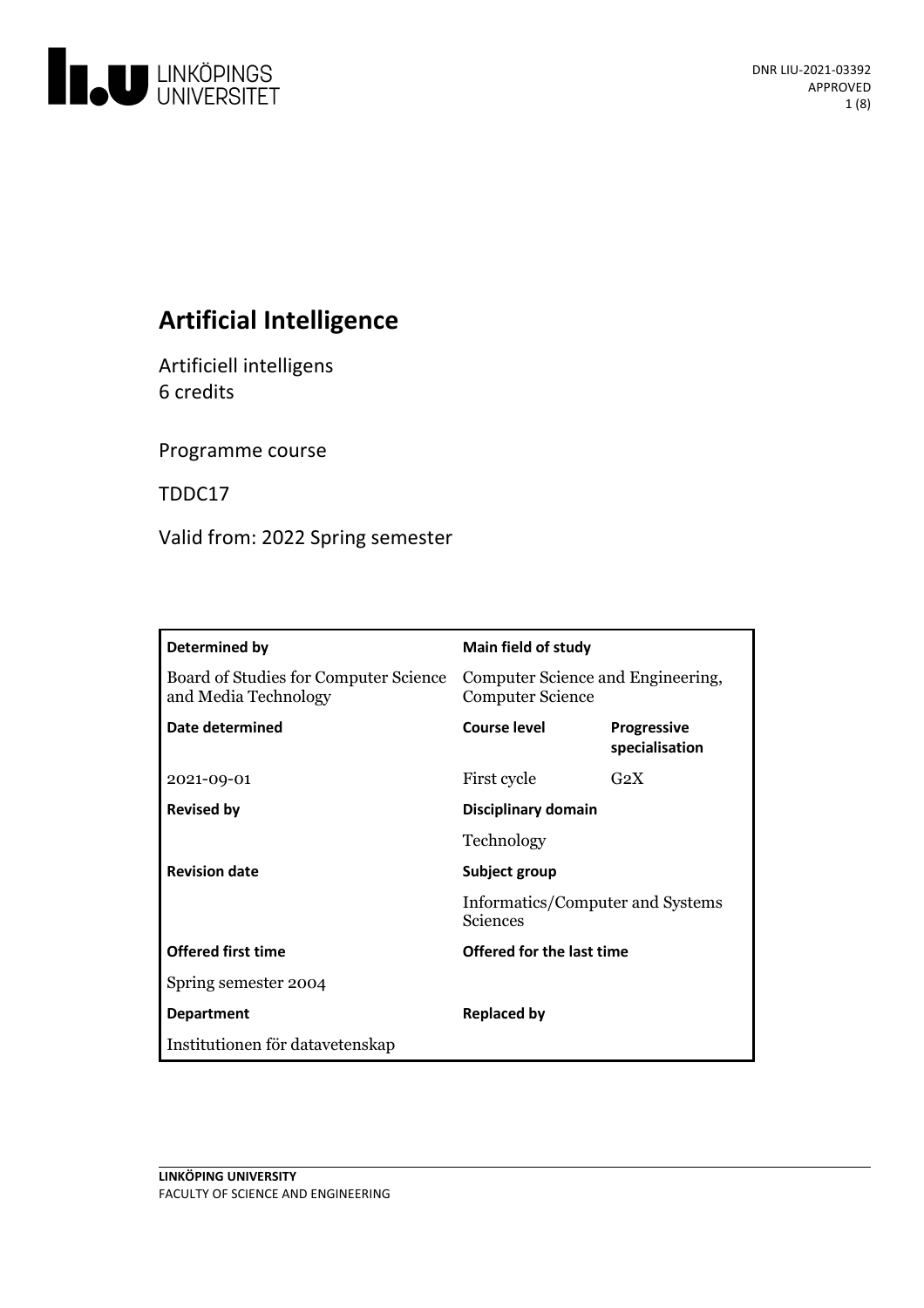## Specific information

Incoming exchange students: Please note that the course is intended for students within the area of Computer Science or equivalent.

## Course offered for

- Master of Science in Computer Science and Engineering
- Master of Science in Information Technology
- Master of Science in Applied Physics and Electrical Engineering
- Master of Science in Applied Physics and Electrical Engineering International
- Master of Science in Industrial Engineering and Management
- Master of Science in Biomedical Engineering
- Master of Science in Industrial Engineering and Management International
- Master of Science in Computer Science and Software Engineering
- Bachelor of Science in Computer Engineering
- Bachelor's Programme in Programming
- Bachelor's Programme in Mathematics
- Master's Programme in Computer Science

## Prerequisites

Programming in a functional, imperative or object oriented programming language. Knowledge of data structures and algorithms. Knowledge in logic and discrete mathematics is useful.

## Intended learning outcomes

The aim of the course is to introduce concepts and applications of artificial intelligence (AI). Focus is on developing intelligent agent systems that can decide what to do and do it. This requires techniques for problem solving, knowledge and reasoning, learning, communication, perceiving and acting. After the course the student will be able to:

- explain and discuss artificial intelligence concepts
- apply well known artificial intelligence techniques

## Course content

Overview of AI and its applications. Search as a problem-solving method. Logic as a means of representing knowledge. Reasoning with incomplete information; nonmonotonic and probabilistic reasoning. Structured knowledge representation. Action planning and robotics. Strategies for automatic learning. Orientation in architectures for AI.

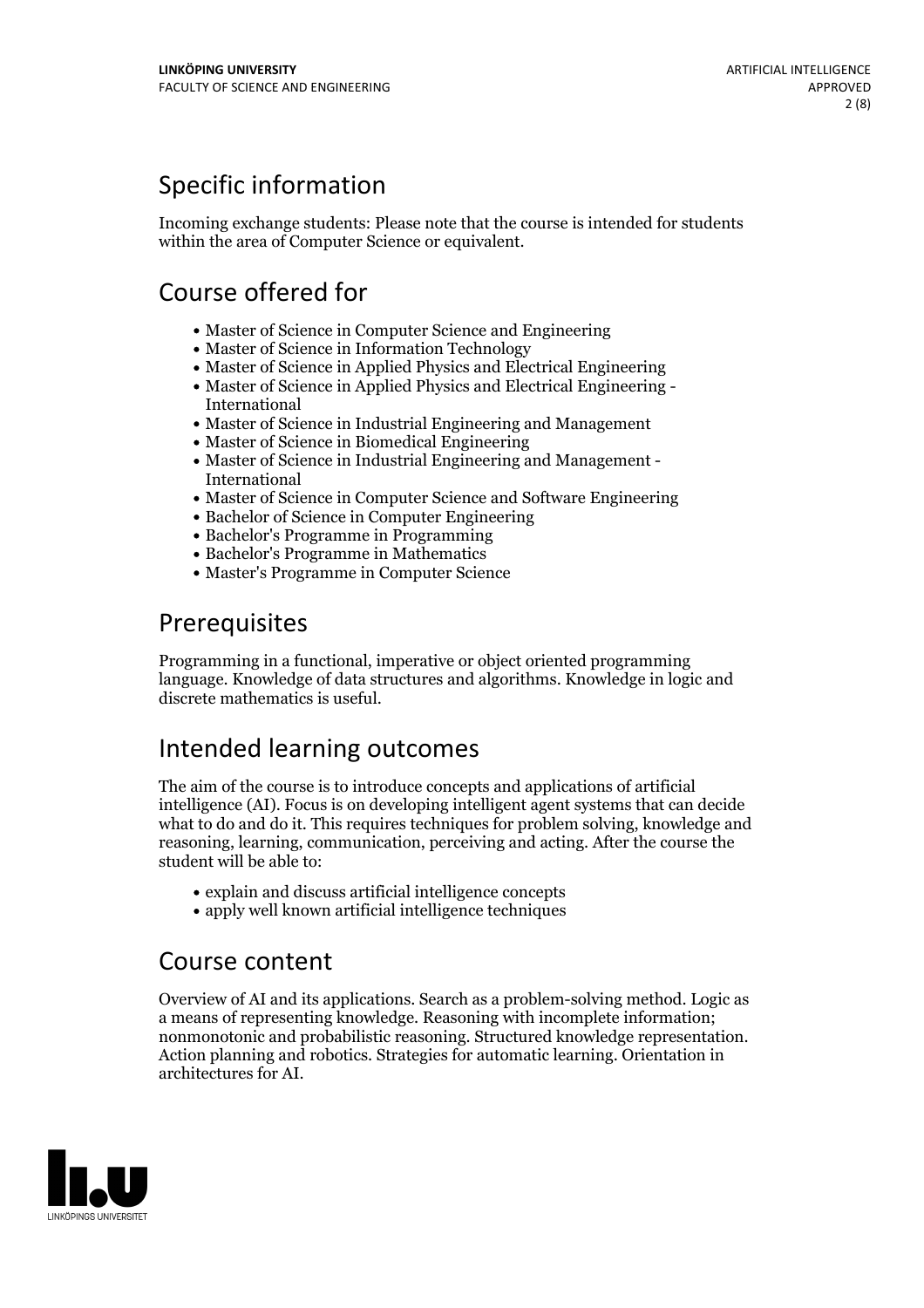## Teaching and working methods

The course consists of a series of lectures devoted to theory and laboratory work where different AI techniques are practised.

## Examination

| DIT <sub>1</sub> | Digital examination | 3 credits | U, 3, 4, 5 |
|------------------|---------------------|-----------|------------|
| LAB2             | Laboratory Work     | 3 credits | U.G        |

## Grades

Four-grade scale, LiU, U, 3, 4, 5

## Other information

### **Supplementarycourses**

AI Robotics, Advanced Project Course - AI and Machine Learning

### **About teaching and examination language**

The teaching language is presented in the Overview tab for each course. The examination language relates to the teaching language as follows:

- If teaching language is "Swedish", the course as a whole could be given in Swedish, or partly in English. Examination language is Swedish, but parts
- of the examination can be in English. If teaching language is "English", the course as <sup>a</sup> whole is taught in English. Examination language is English. If teaching language is "Swedish/English", the course as <sup>a</sup> whole will be
- taught in English if students without prior knowledge of the Swedish language participate. Examination language is Swedish or English depending on teaching language.

### **Other**

The course is conducted in a manner where both men's and women's experience and knowledge are made visible and developed.

The planning and implementation of a course should correspond to the course syllabus. The course evaluation should therefore be conducted with the course syllabus as a starting point.

If special circumstances prevail, the vice-chancellor may in a special decision specify the preconditions for temporary deviations from this course syllabus, and delegate the right to take such decisions.

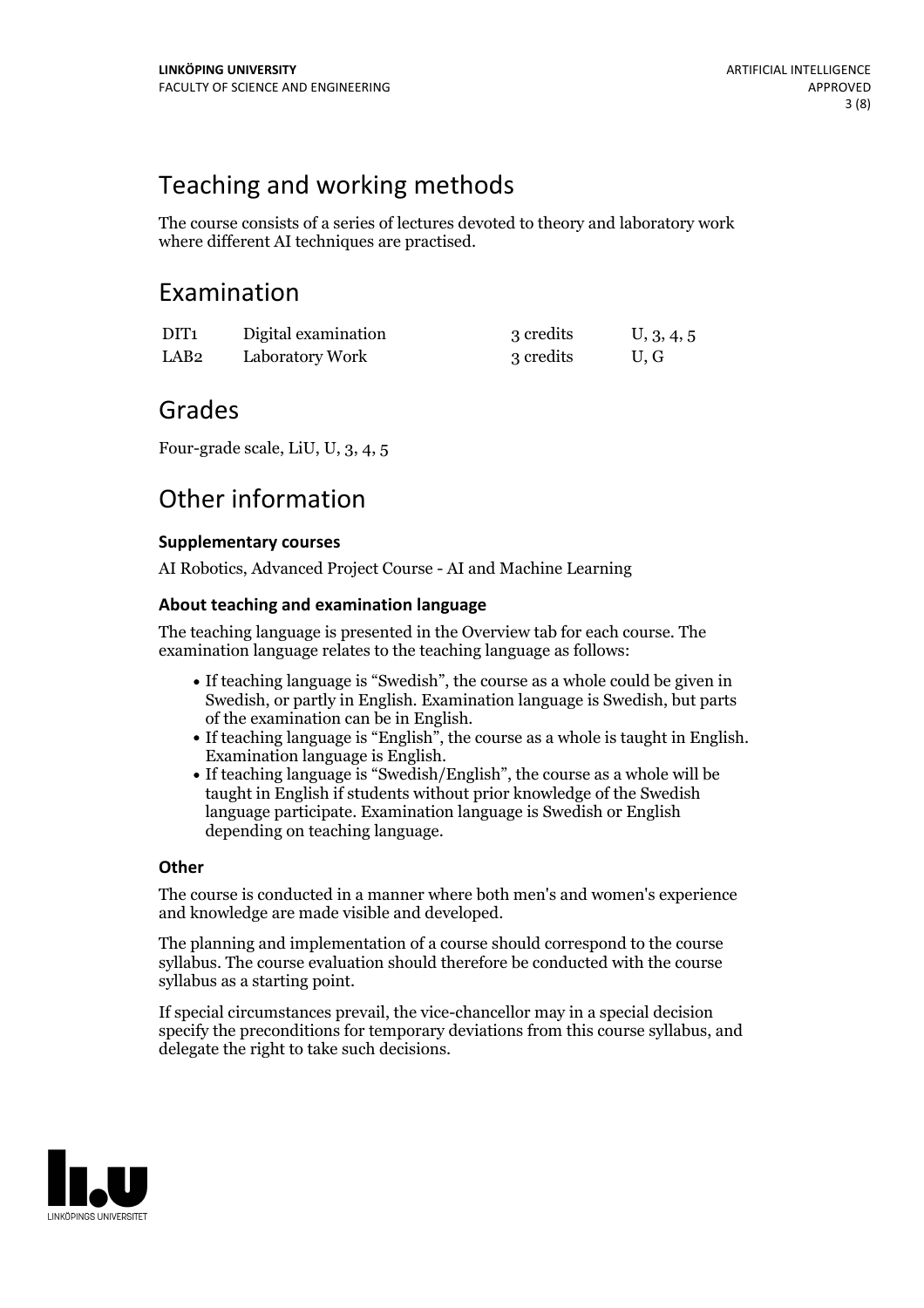## **Common rules**

### Course syllabus

A syllabus must be established for each course. The syllabus specifies the aim and contents of the course, and the prior knowledge that a student must have in order to be able to benefit from the course.

### Timetabling

Courses are timetabled after a decision has been made for this course concerning its assignment to a timetable module.

### Interruption in and deregistration from a course

The LiU decision, Guidelines concerning confirmation of participation in education (Dnr LiU-2020-02256), states that interruptions in study are to be recorded in Ladok. Thus, all students who do not participate in a course for which they have registered must record the interruption, such that the registration on the course can be removed. Deregistration from or interrupting a course is carried out using <sup>a</sup> web-based form: https://www.lith.liu.se/for- [studenter/kurskomplettering?l=en.](https://www.lith.liu.se/for-studenter/kurskomplettering?l=en)

### Cancelled courses and changes to the course syllabus

Courses with few participants (fewer than 10) may be cancelled or organised in a manner that differs from that stated in the course syllabus. The Dean is to deliberate and decide whether a course is to be cancelled or changed from the course syllabus.

### Guidelines relating to examinations and examiners

For details, see Guidelines for education and examination for first-cycle and second-cycle education at Linköping University, Dnr LiU-2020-04501 [\(http://styrdokument.liu.se/Regelsamling/VisaBeslut/917592\)](http://styrdokument.liu.se/Regelsamling/VisaBeslut/917592).

An examiner must be employed as a teacher at LiU according to the LiU Regulations for Appointments, Dnr LiU-2021-01204 [\(https://styrdokument.liu.se/Regelsamling/VisaBeslut/622784](https://styrdokument.liu.se/Regelsamling/VisaBeslut/622784)). For courses in second-cycle, the following teachers can be appointed as examiner: Professor (including Adjunct and Visiting Professor), Associate Professor (including Adjunct), Senior Lecturer (including Adjunct and Visiting Senior Lecturer), Research Fellow, or Postdoc. For courses in first-cycle, Assistant Lecturer (including Adjunct and Visiting Assistant Lecturer) can also be appointed as examiner in addition to those listed for second-cycle courses. In exceptional cases, a Part-time Lecturer can also be appointed as an examiner at both first- and second cycle, see Delegation of authority for the Board of Faculty of Science and Engineering.

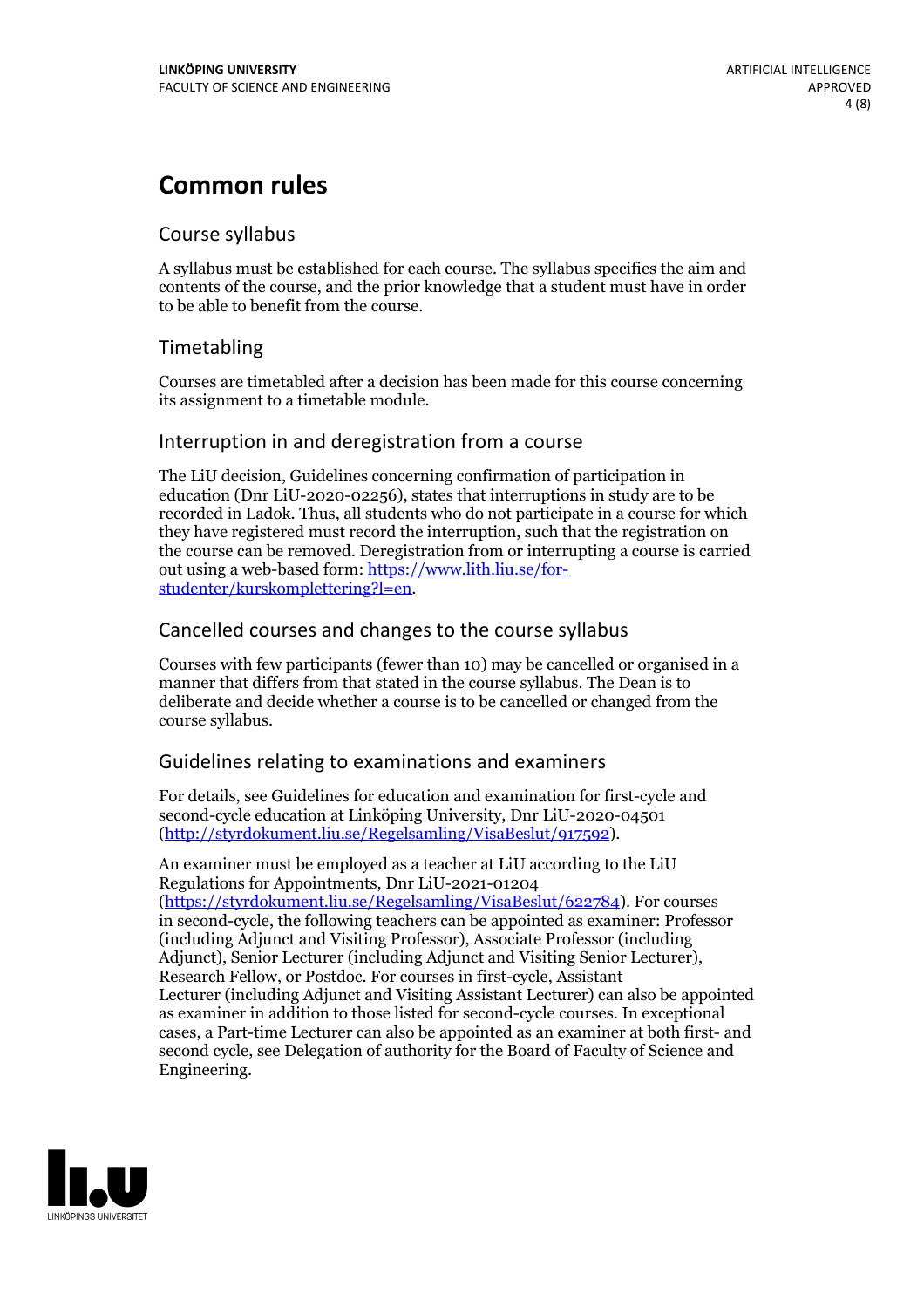## Forms of examination

#### **Principles for examination**

Written and oral examinations and digital and computer-based examinations are held at least three times a year: once immediately after the end of the course, once in August, and once (usually) in one of the re-examination periods. Examinations held at other times are to follow a decision of the faculty programme board.

Principles for examination scheduling for courses that follow the study periods:

- courses given in VT1 are examined for the first time in March, with re-examination in June and August
- courses given in VT2 are examined for the first time in May, with re-examination in August and October
- courses given in HT1 are examined for the first time in October, with re-examination in January and August
- courses given in HT2 are examined for the first time in January, with re-examination in March and in August.

The examination schedule is based on the structure of timetable modules, but there may be deviations from this, mainly in the case of courses that are studied and examined for several programmes and in lower grades (i.e. 1 and 2).

Examinations for courses that the faculty programme board has decided are to be held in alternate years are held three times during the school year in which the course is given according to the principles stated above.

Examinations for courses that are cancelled orrescheduled such that they are not given in one or several years are held three times during the year that immediately follows the course, with examination scheduling that corresponds to the scheduling that was in force before the course was cancelled or rescheduled.

When a course, or a written examination (TEN, DIT, DAT), is given for the last time, the regular examination and two re-examinations will be offered. Thereafter, examinations are phased out by offering three examinations during the following academic year at the same times as the examinations in any substitute course. If there is no substitute course, three examinations will be offered during re- examination periods during the following academic year. Other examination times are decided by the faculty programme board. In all cases above, the examination is also offered one more time during the academic year after the following, unless the faculty programme board decides otherwise. In total, 6 re-examinations are offered, of which 2 are regular re-examinations. In the examination registration system, the examinations given for the penultimate time and the last time are denoted.

If a course is given during several periods of the year (for programmes, or on different occasions for different programmes) the faculty programme board or boards determine together the scheduling and frequency of re-examination occasions.

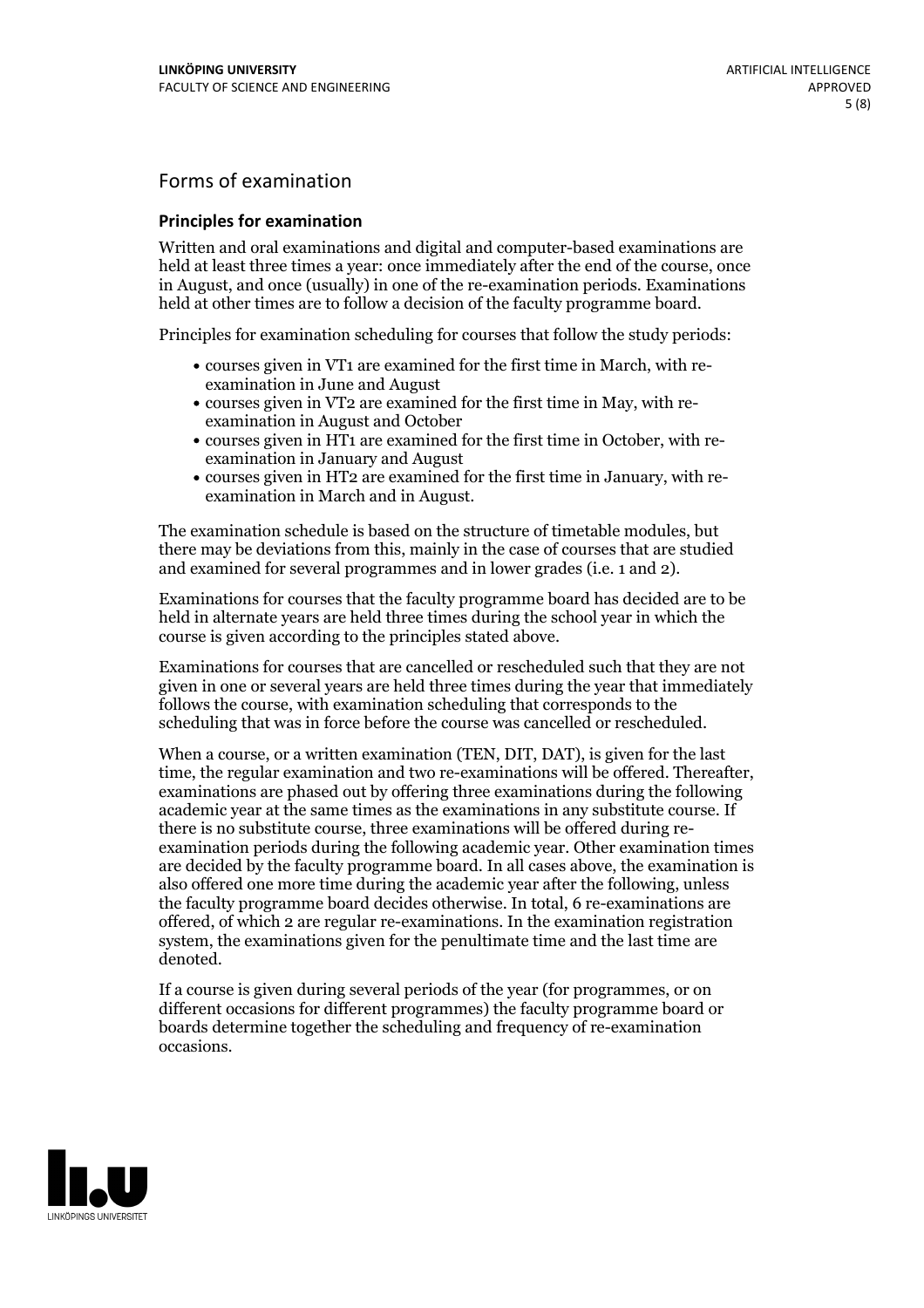### **Retakes of other forms of examination**

Regulations concerning retakes of other forms of examination than written examinations and digital and computer-based examinations are given in the LiU guidelines for examinations and examiners, [http://styrdokument.liu.se/Regelsamling/VisaBeslut/917592.](http://styrdokument.liu.se/Regelsamling/VisaBeslut/917592)

#### **Course closure**

For Decision on Routines for Administration of the Discontinuation of Educational Programs, Freestanding Courses and Courses in Programs, see DNR LiU-2021-04782. After a decision on closure and after the end of the discontinuation period, the students are referred to a replacement course (or similar) according to information in the course syllabus or programme syllabus. If a student has passed some part/parts of a closed program course but not all, and there is an at least partially replacing course, an assessment of crediting can be made. Any crediting of course components is made by the examiner.

### **Registration for examination**

In order to take an written, digital or computer-based examination, registration in advance is mandatory, see decision in the university's rule book [https://styrdokument.liu.se/Regelsamling/VisaBeslut/622682.](https://styrdokument.liu.se/Regelsamling/VisaBeslut/622682) An unregistered student can thus not be offered a place. The registration is done at the Student Portal or in the LiU-app during the registration period. The registration period opens 30 days before the date of the examination and closes 10 days before the date of the examination. Candidates are informed of the location of the examination by email, four days in advance.

### **Code of conduct for students during examinations**

Details are given in a decision in the university's rule book: <http://styrdokument.liu.se/Regelsamling/VisaBeslut/622682>.

#### **Retakes for higher grade**

Students at the Institute of Technology at LiU have the right to retake written examinations and digital and computer-based examinations in an attempt to achieve a higher grade. This is valid for all examination components with code "TEN", "DIT" and "DAT". The same right may not be exercised for other examination components, unless otherwise specified in the course syllabus.

A retake is not possible on courses that are included in an issued degree diploma.

#### **Grades**

The grades that are preferably to be used are Fail (U), Pass (3), Pass not without distinction  $(4)$  and Pass with distinction  $(5)$ .

- Grades U, 3, 4, 5 are to be awarded for courses that have written or digital examinations.<br>• Grades Fail (U) and Pass (G) may be awarded for courses with a large
- degree of practical components such as laboratory work, project work and

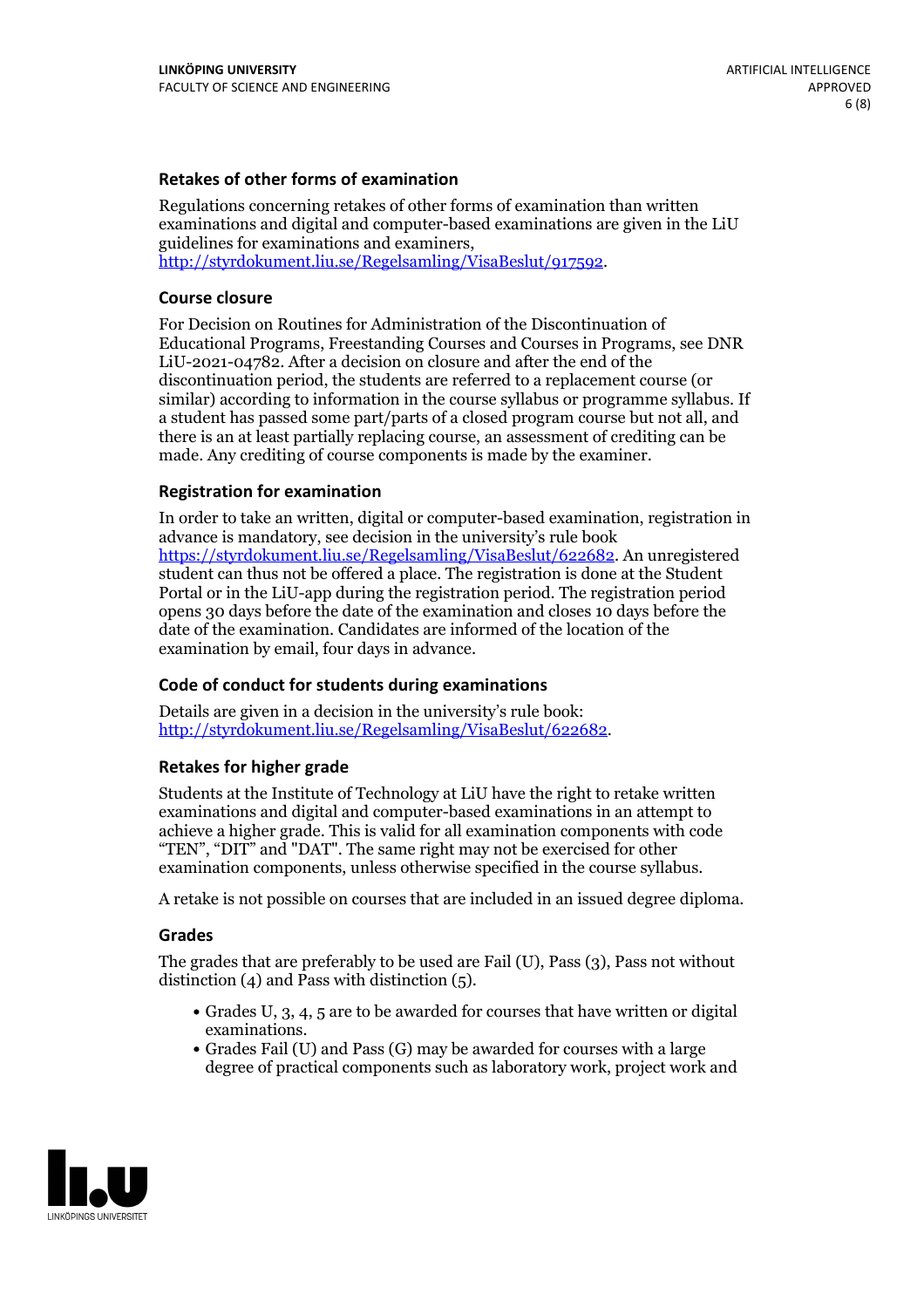group work.<br>• Grades Fail (U) and Pass (G) are to be used for degree projects and other independent work.

### **Examination components**

The following examination components and associated module codes are used at the Faculty of Science and Engineering:

- Grades U, 3, 4, 5 are to be awarded for written examinations (TEN) and
- digital examinations (DIT).<br>• Examination components for which the grades Fail (U) and Pass (G) may be awarded are laboratory work (LAB), project work (PRA), preparatory written examination (KTR), digital preparatory written examination (DIK), oral examination (MUN), computer-based examination (DAT), home
- assignment (HEM), and assignment (UPG).<br>• Students receive grades either Fail (U) or Pass (G) for other examination components in which the examination criteria are satisfied principally through active attendance such as tutorial group (BAS) or examination item
- (MOM).<br>• Grades Fail (U) and Pass (G) are to be used for the examination components Opposition (OPPO) and Attendance at thesis presentation (AUSK) (i.e. part of the degree project).

In general, the following applies:

- 
- Mandatory course components must be scored and given <sup>a</sup> module code. Examination components that are not scored, cannot be mandatory. Hence, it is voluntary to participate in these examinations, and the voluntariness must be clearly stated. Additionally, if there are any associated conditions to
- the examination component, these must be clearly stated as well.<br>• For courses with more than one examination component with grades U,3,4,5, it shall be clearly stated how the final grade is weighted.

For mandatory components, the following applies (in accordance with the LiU Guidelines for education and examination for first-cycle and second-cycle education at Linköping University,<br>[http://styrdokument.liu.se/Regelsamling/VisaBeslut/917592\)](http://styrdokument.liu.se/Regelsamling/VisaBeslut/917592):

If special circumstances prevail, and if it is possible with consideration of the nature of the compulsory component, the examiner may decide to replace the compulsory component with another equivalent component.

For possibilities to alternative forms of examinations, the following applies (in accordance with the LiU Guidelines for education and examination for first-cycle [http://styrdokument.liu.se/Regelsamling/VisaBeslut/917592\)](http://styrdokument.liu.se/Regelsamling/VisaBeslut/917592):

If the LiU coordinator for students with disabilities has granted a student the right to an adapted examination for a written examination in an examination hall, the student has the right to it.